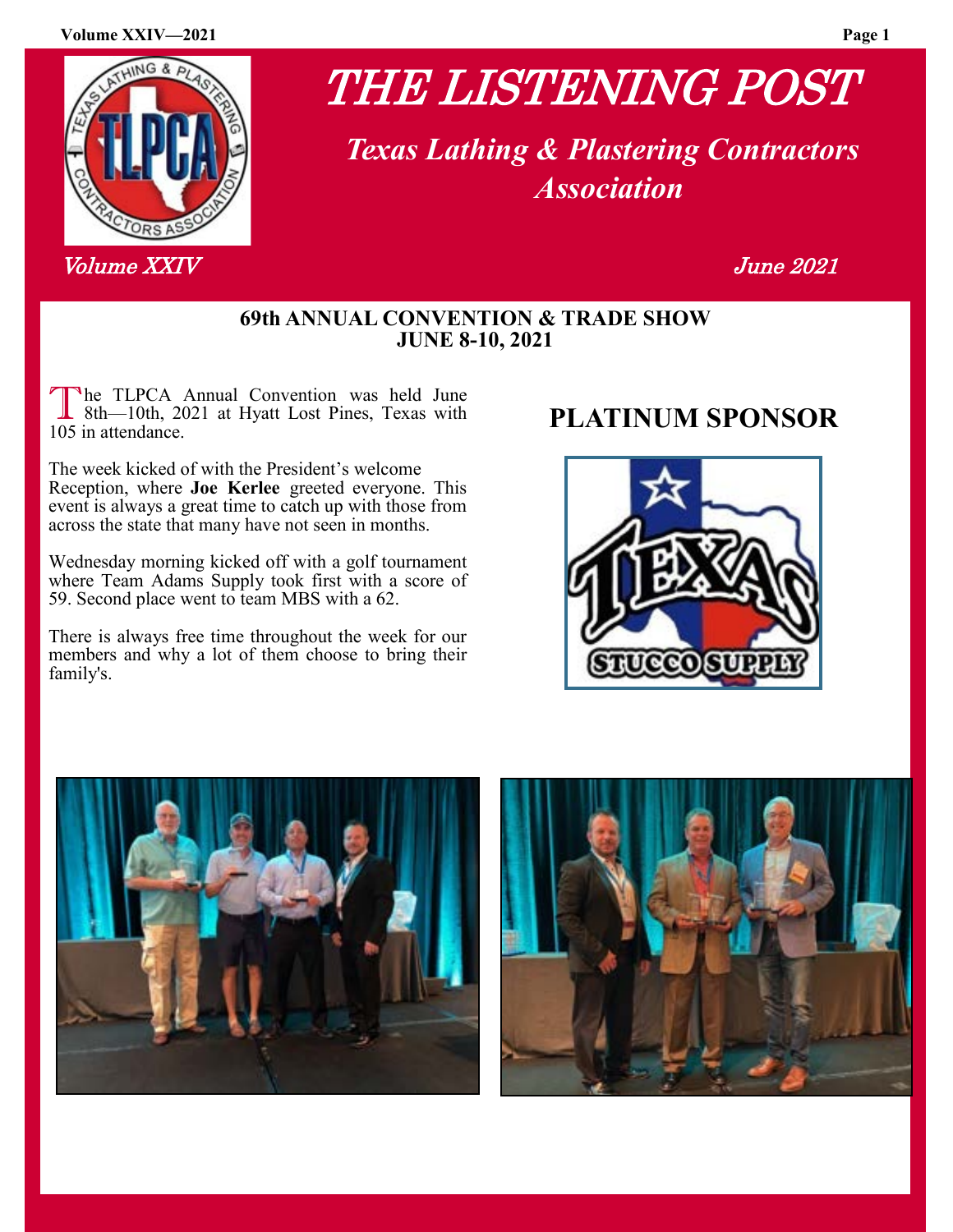





#### SILVER SPONSORS

Meridian Brick & Masonry Supply Brand Safway Solutions Diversified PLastering L&W Supply **EZ Wall Concentrate** Keene/Durable Structures RONPARCO Southwest Lath & Plaster Premier Supply  $\begin{tabular}{ll} Meridian Brick & Masonry Supply & Brand Safway Solutions & Diversified Plastering & EZ Wall Concentrate & Keene/Durable Structures & Romahtonio Masonry & Steel Supply & STO & Tobin & Routon & Toply \\ \end{tabular}$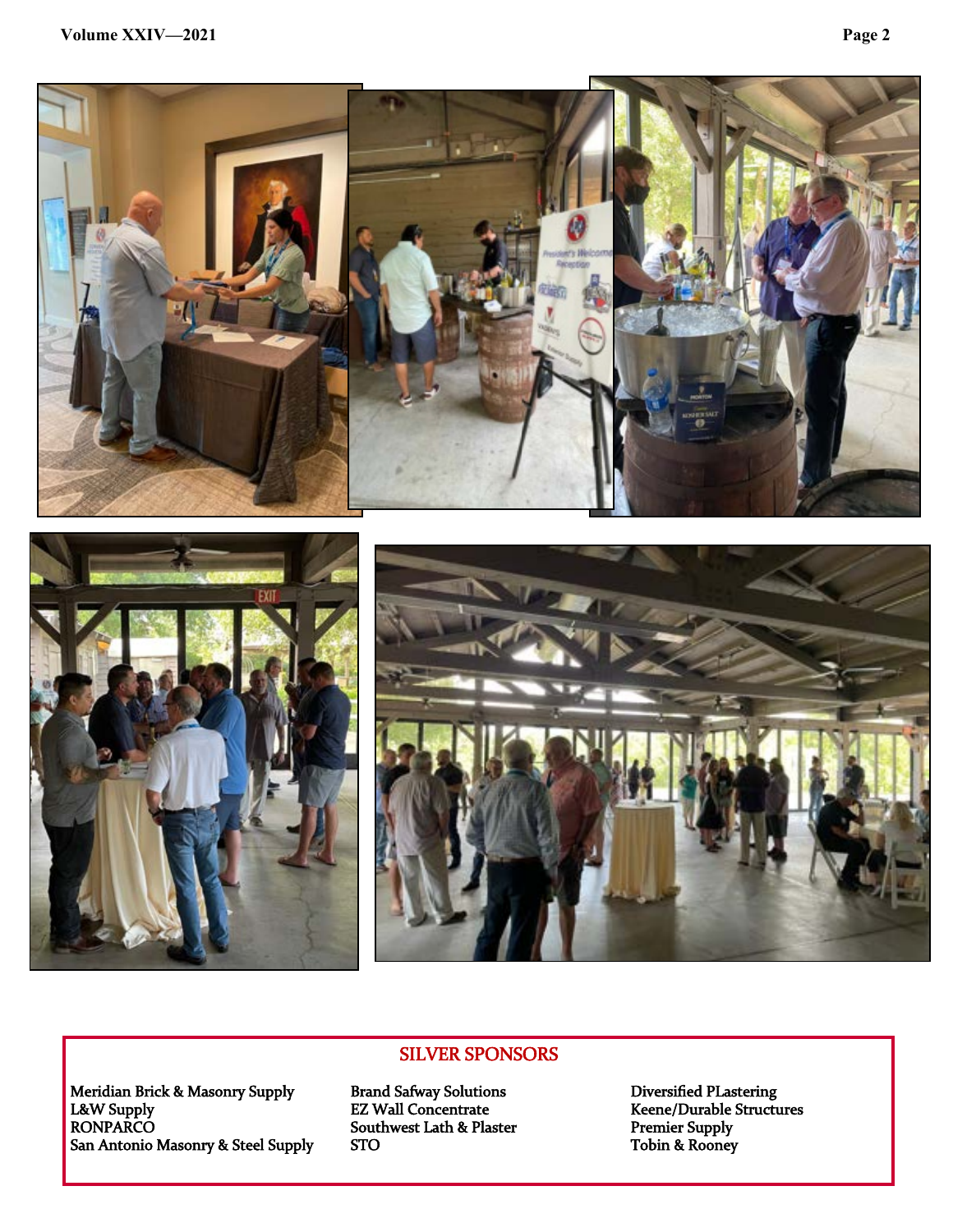

## **69th ANNUAL CONVENTION & TRADE SHOW**

W e were happy to see our associate members back **EXHIBITOR'S WELCOME RECEPTION SPONSORS** with their exhibits showcasing the latest in materials and trends for our industry.

It's not only our sponsors but our exhibitors who make convention week successful and educational for our attendees. New member **FacadesXi** was among the 12 who exhibited this year.

Our attendees were also able to enjoy breakfast and lunch with these exhibitors, thanks to **EZ Wall,**  Plastic Components, Brand SafWay, **CEMCO,** 

#### **Southwest Lath & Plaster, Coronado and**

**Diversified Plastering**, during their educational sessions on Thursday that was sponsored by **RONPARCO** 



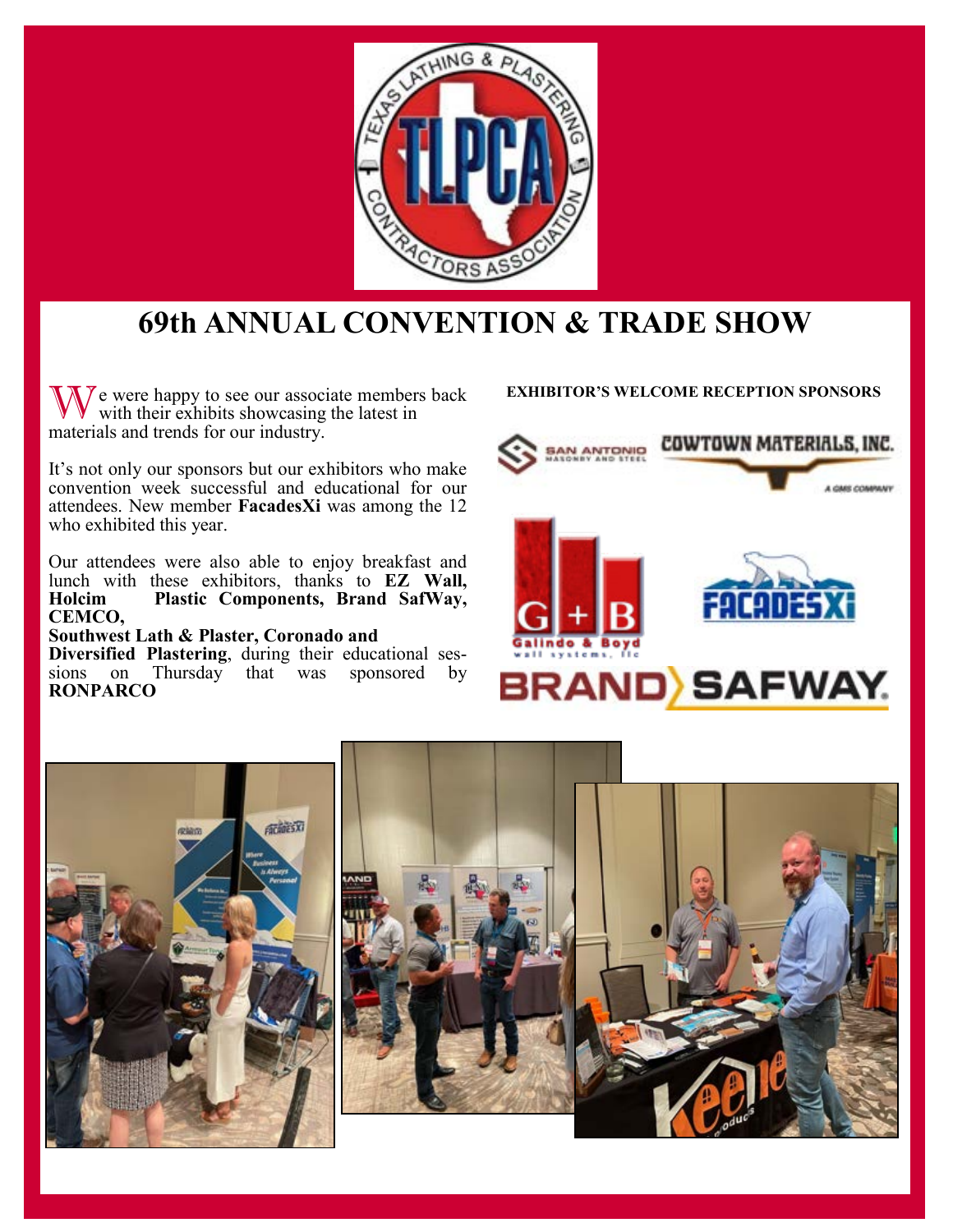





#### BRONZE SPONSORS

Holcim **Example 2.1 Transformation** Vaden's Plastering Martin Marietta Marietta **CEMCO** 

Exterior Supply Plastic Components Silver Star PLastering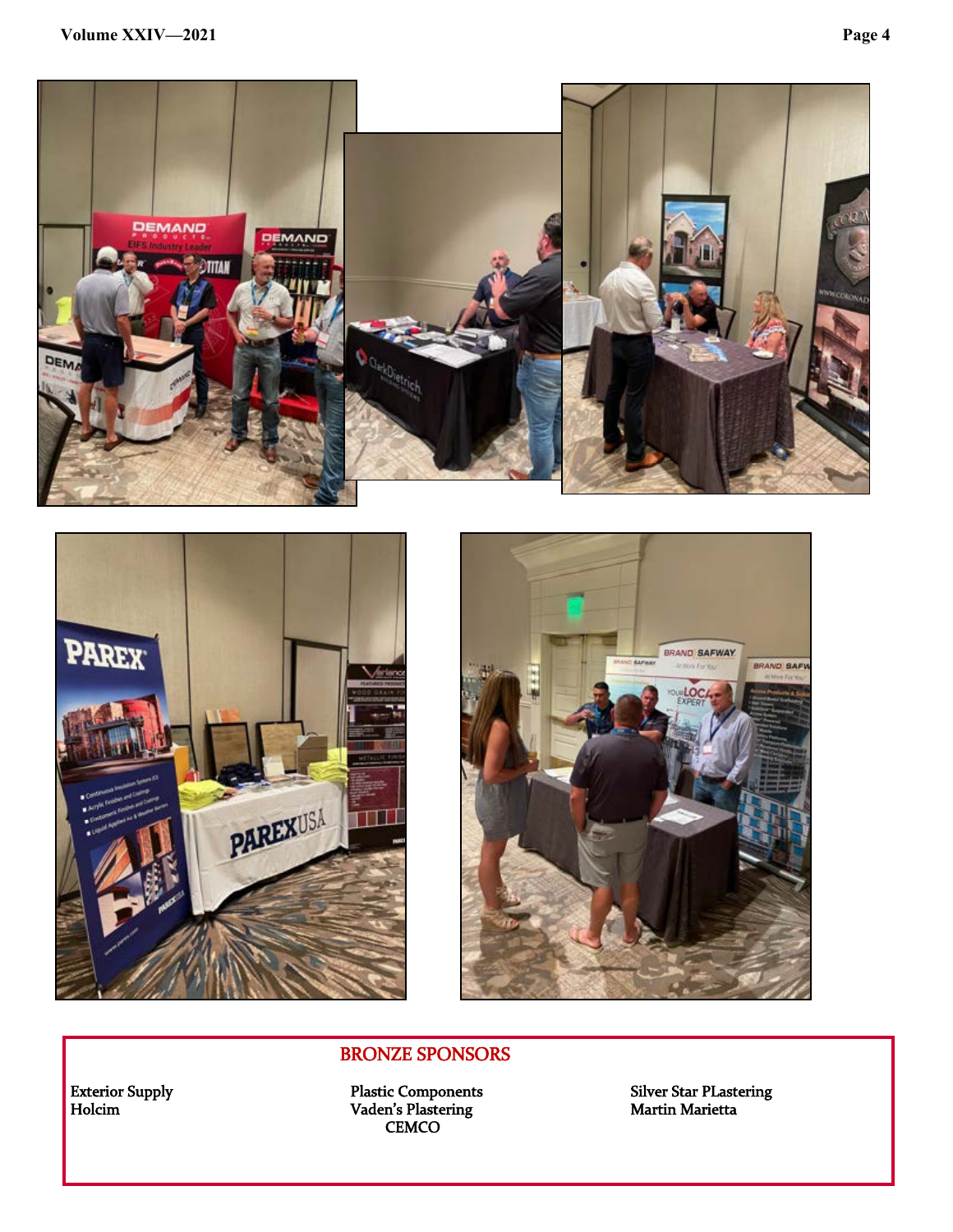## **GOLD SPONSORS**











*MENT & CONCRETE PRODUCTS™* 



# **PAREXUSA**

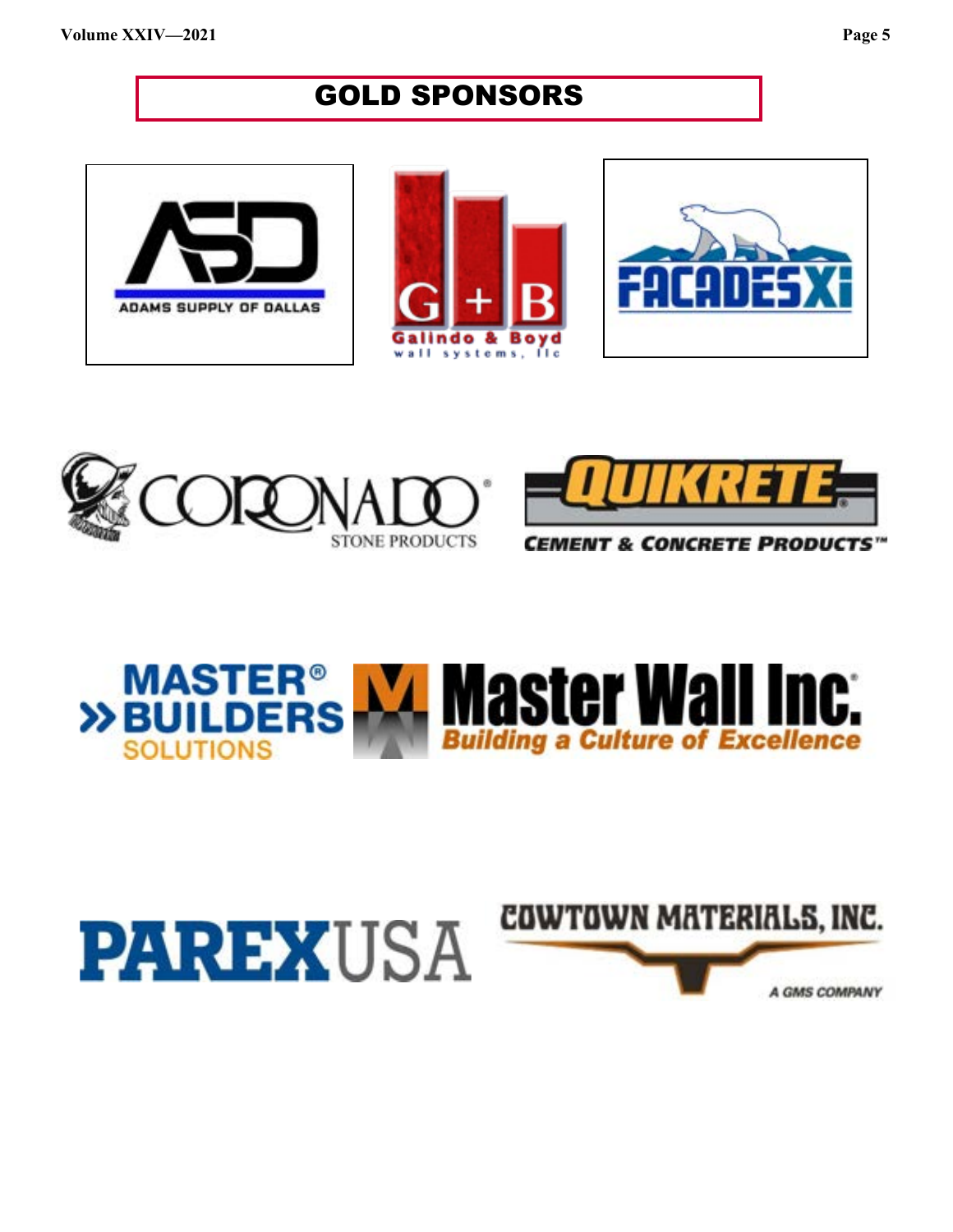#### **Volume XXIV—2021 Page 6**

The Thursday night Banquet & Awards night started with a Past Presidents reception where we had seven Past Presidents in attendance! This was the first convention since the retirement of longtime Executive Assistant, Yvonne Shelton. Her presence was definitely missed. Filling in for Yvonne this year was Director Eddie McCormick's daughter Lexi McCormick who helped register attendees as well as coordinate all the event activities including the spouses program sponsored by **Adam's Supply Dallas**.

Eddie McCormick welcomed everyone at the beginning of the dinner and awards night and expressed his gratitude to be once again involved with the TLPCA!



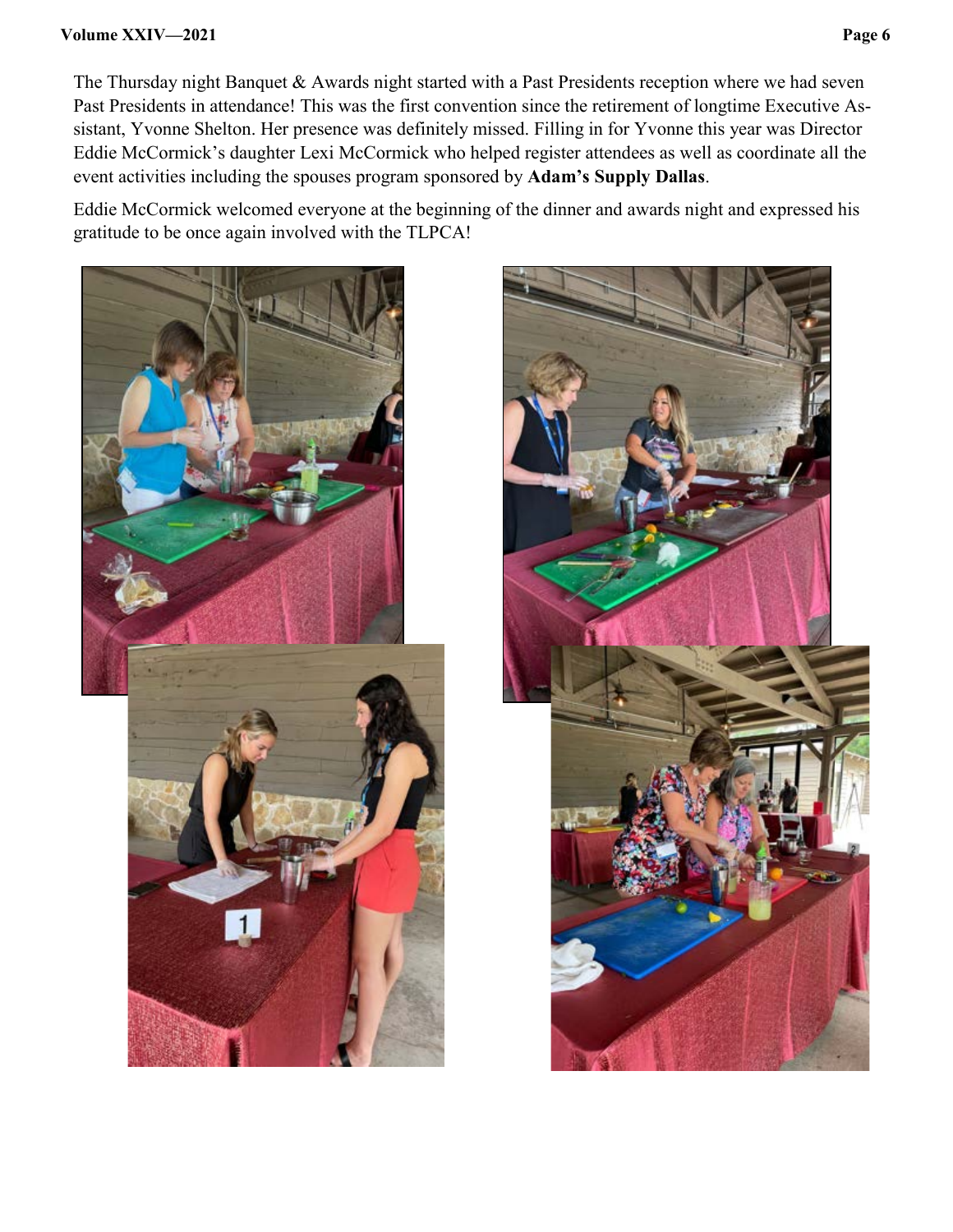There were 16 Design Award entries this year. It's always amazing to see the quality of work our contractors provide with the materials from our associate members. Entries ranged from Interior Plaster work both commercial and residential. As well as Exterior Stucco, EIFS and Stone and Scaffolding.

**Galindo & Boyd** walked away with three awards from the Commercial Exterior Stucco, Commercial Interior Plaster and Scaffolding & Access categories**. J&E Companies** won with their Commercial Veneer Stone entry, while **MTCS & Southwest Lath & Plaster** walked away with winners in the Commercial Exterior EIFS category. **Silver Star Plastering** took the Residential Exterior Stucco and Residential Interior Plaster awards. This year's Pinnacle Award went to **Tobin & Rooney** for their Interior Plaster work on the Museum of Fine Arts Kinder Building in Houston.





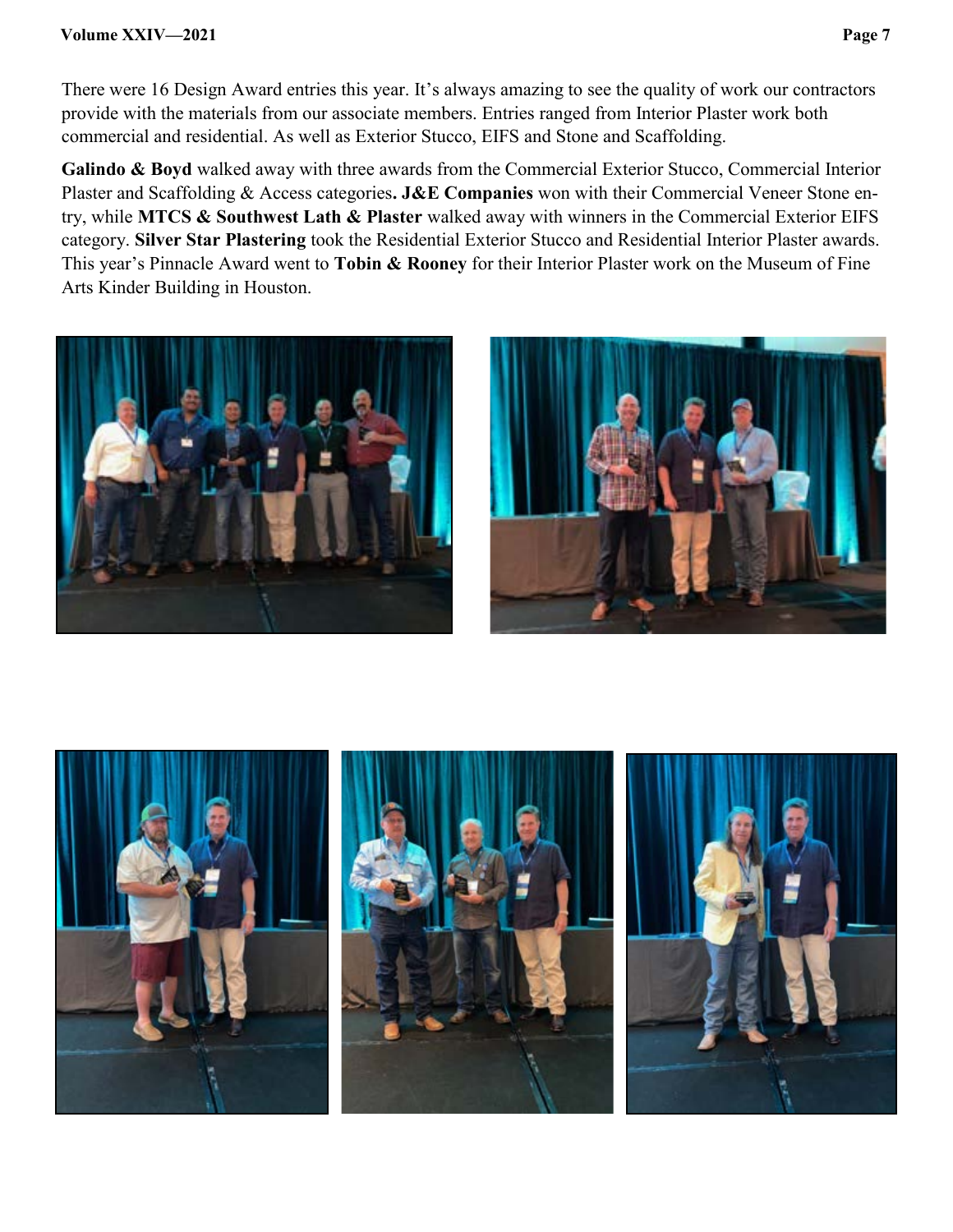## **TLPCA 2021 PINNACLE AWARD WINNER TOBIN & ROONEY KINDER MUSEUM OF FINE ARTS HOUSTON, TEXAS**



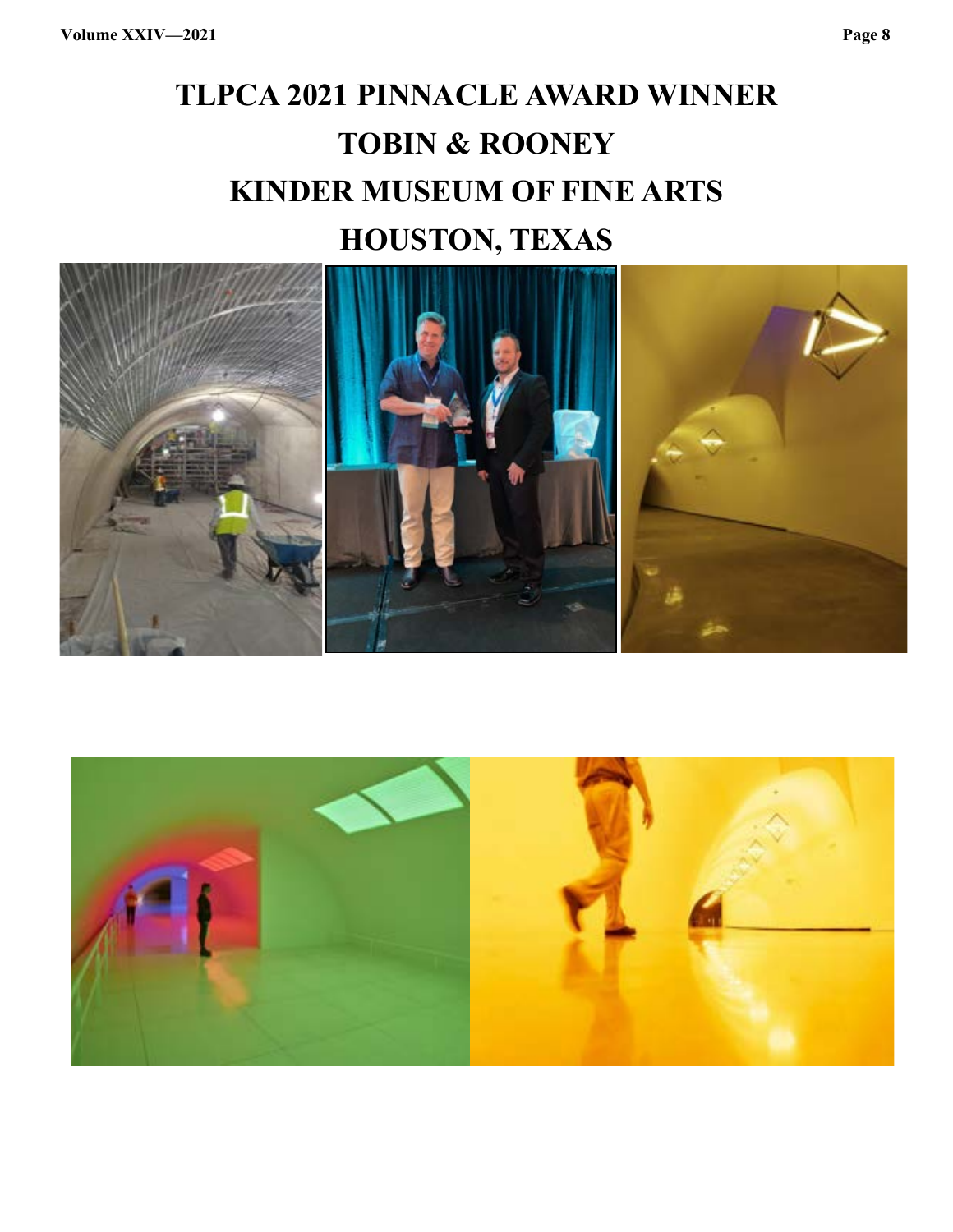# **TLPCA 2021 LIFETIME ACHEIVEMENT AWARD RECIPIENT CHARLIE MEADOR TEXAS STUCCO SUPPLY**

Longtime member and Past President , **Charlie Meador** was nominated by his peers for this years Lifetime Achievement award. Charlie has not missed a convention in 35 years! He has served on the board of directors numerous times as well as co-chair the Fall Fun Weekend events. George Adam said a few words about Charlie and his contribution to the TLPCA and the industry. Mr. Meador came up through the industry to eventually buying his own wet wall distributorship. Charlie accepted his award to a standing ovation and thanked the members for many years of friendship and loyalty. Congratulations Charlie Meador !!